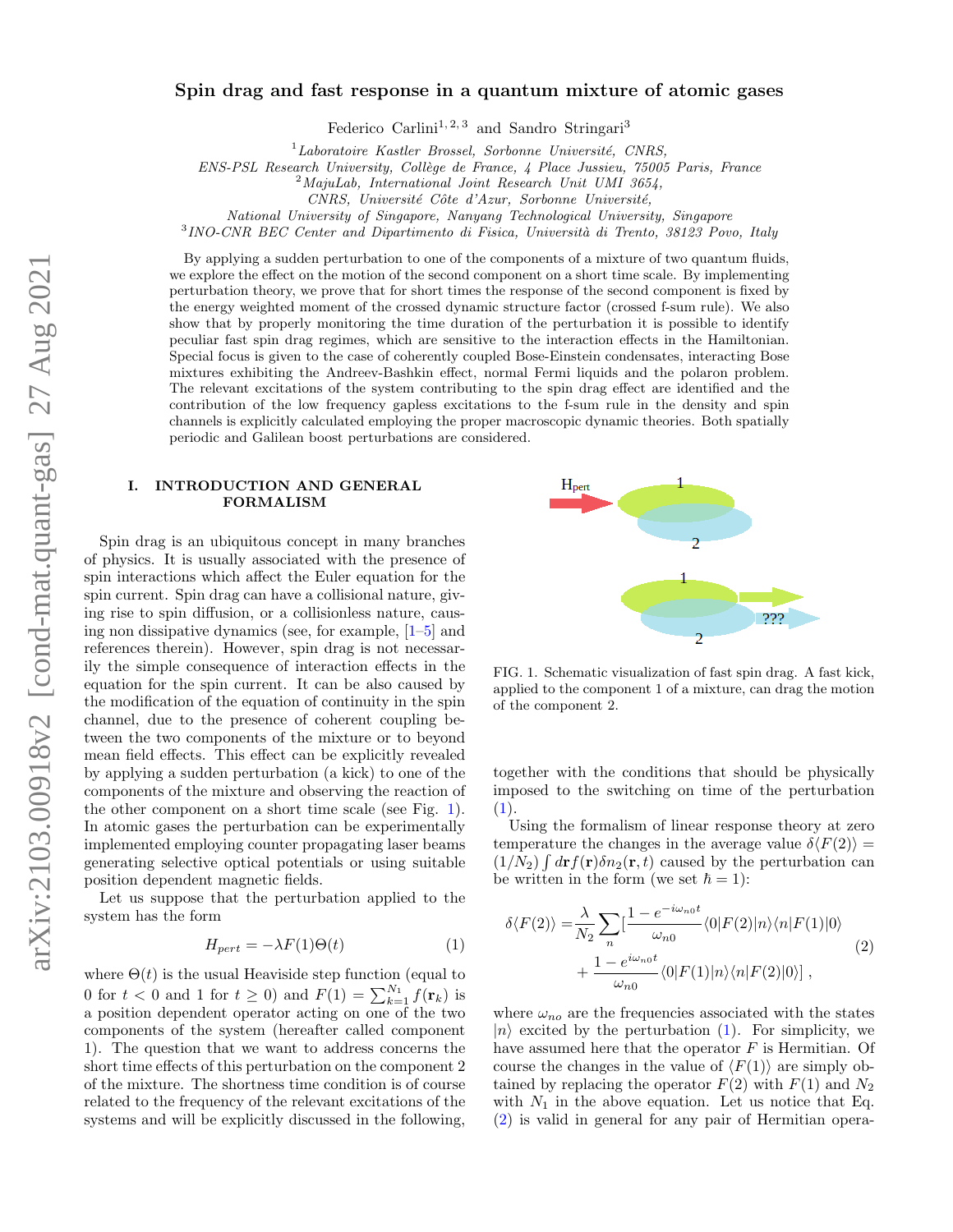tors. Useful choices for  $f(\mathbf{r})$  that will be discussed in the paper are  $f(\mathbf{r}) = \cos(qx)$  and  $f(\mathbf{r}) = x$ . The first choice is relevant in the case of perturbations produced by applying two counter propagating laser fields, q being the typical momentum transferred to the system. The second one is instead particularly relevant for harmonically trapped configurations, where the perturbation is provided by the sudden shift of the center of the trapping potential. Alternatively it can be provided by a fast spin selective boost generated by an optical potential.

A first immediate result emerging from Eq.[\(2\)](#page-0-2) is that, if all the excitation frequencies  $\omega_{n0}$  relative to the states contributing to the relevant matrix elements satisfy the condition  $\omega_{n0}t \ll 1$ , then the expansion of  $\exp(\pm i\omega_{n0}t)$ yields the following expression for the crossed response (hereafter called ultrafast spin drag regime)

<span id="page-1-0"></span>
$$
\delta \langle F(2) \rangle^{ultra} = \frac{\lambda t^2}{N_2} \int d\omega \omega S_{1,2}(\omega)
$$
  
= 
$$
\frac{\lambda t^2}{2N_2} \langle [F(2), [H, F(1)]] \rangle ,
$$
 (3)

where

<span id="page-1-3"></span>
$$
S_{1,2}(\omega) = \frac{1}{2} \sum_{n} \delta(\omega - \omega_{no}) \times (\langle 0|F(1)|n \rangle \langle n|F(2)|0 \rangle
$$
  
 
$$
+ \langle 0|F(2)|n \rangle \langle n|F(1)|0 \rangle)
$$
 (4)

is the crossed dynamic structure factor relative to the operators  $F(1)$  and  $F(2)$  and we have used the completeness relation allowing for an easy calculation of the response in terms of commutators. In the same ultrafast regime the response experienced by the first component is instead given by

<span id="page-1-1"></span>
$$
\delta \langle F(1) \rangle^{ultra} = \frac{\lambda t^2}{2N_1} \langle [F(1), [H, F(1)]] \rangle . \tag{5}
$$

The expansion [\(3\)](#page-1-0) shows that, if the crossed double commutator does not vanish, the perturbation, applied to the first component, causes the emergence of a dynamic flow  $d\langle F(2)\rangle/dt$  in the second one (see Fig[.1\)](#page-0-0). The above results share interesting analogies with the large  $\omega$  behavior of the usual dynamic polarizability, providing the response of the system to a perturbation switched on adiabatically and varying in time like  $e^{\eta t}e^{-i\omega t}$  with  $\eta \to 0^+$  $[6]$ , the inverse of the waiting time t replacing the role of the frequency  $\omega$  characterizing the usual dynamic response.

The double commutators of Eqs.  $(3)$  and  $(5)$  are easily evaluated once the Hamiltonian of the system is known. For momentum independent interactions and in the absence of coherent coupling between the two components, the crossed double commutator  $[F(2), [H, F(1)]]$  identically vanishes, as the only term contributing to the commutator  $[H, F(1)]$  is the kinetic energy of the first component. As a consequence the spin drag effect is absent in this case. Even in the absence of the ultrafast spin drag effect [\(3\)](#page-1-0), there exist interesting spin drag effects

taking place at longer times, as we will discuss in the following. Indeed, in the presence of a significantly large frequency gap in the excitation spectrum, one can separate, in the sum  $(2)$ , a low energy contribution, arising from the states with excitation energies below the frequency gap (in the following indicated as  $\omega_{low}$ ), from a high energy contribution arising from the states above the frequency gap (in the following indicated as  $\omega_{high}$ ). For time durations of the perturbation satisfying the condition  $2\pi/\omega_{high} \ll t \ll 2\pi/\omega_{low}$  (hereafter called fast spin drag regime), the response [\(2\)](#page-0-2) reduces to the sum of two contributions:

<span id="page-1-2"></span>
$$
\delta \langle F(2) \rangle^{fast} = \delta \langle F(2) \rangle_{low} + \delta \langle F(2) \rangle_{high} . \tag{6}
$$

In Eq.  $(6)$  we identify the term

$$
\delta \langle F(2) \rangle_{low} = \frac{\lambda t^2}{N_2} m_1(1, 2)_{low} , \qquad (7)
$$

where  $m_1(1, 2)_{low}$  is the contribution given by the low energy excitations to the energy weighted moment

$$
m_1(1,2) = \int d\omega \omega S_{1,2}(\omega) \tag{8}
$$

of the crossed dynamic structure factor [\(4\)](#page-1-3). The term  $\delta \langle F(2) \rangle_{high}$  can be instead easily calculated taking the time average of the signal over times much longer than the inverse of the high energy excitation frequencies and, of course, much smaller than the inverse of the low energy ones. In this case, the oscillating terms  $\exp(\pm i\omega_{n0}t)$  of these high energy states can be ignored and the second term in Eq. [\(6\)](#page-1-2) takes the simplified form

<span id="page-1-4"></span>
$$
\delta \langle F(2) \rangle_{high} = \frac{2\lambda}{N_2} m_{-1}(1,2)_{high} , \qquad (9)
$$

where  $m_{-1}(1,2)_{high}$  is the contribution to the inverse energy weighted moment of the dynamic structure factor [\(4\)](#page-1-3) (static crossed polarizability) arising from the high energy states. Notice that result [\(9\)](#page-1-4) is a static effect which does not produce any dynamic flow  $d\langle F(2)\rangle/dt$ . Result [\(9\)](#page-1-4) can be equivalently obtained by assuming that the perturbation [\(1\)](#page-0-1) is not switched on instantaneously at  $t = 0$ , but within a transient ramping time  $\tau$  which should be larger (smaller) than the inverse of the frequencies of the high (low) energy states. If the high energy states form a continuum, result [\(9\)](#page-1-4) can be also the consequence of a damping effect occurring for times longer than the inverse of the corresponding width. This is the case, for example, of beyond mean field multi-pair excitations in Fermi liquids or in superfluid mixtures.

In conclusion, we have identified two different regimes (ultrafast and fast, respectively) revealing the possible existence of peculiar spin drag effects. In Fig[.2](#page-2-0) we schematically represent an example of time evolution of the physical signal  $d\langle F(2)\rangle/dt$  caused by the perturbation [\(1\)](#page-0-1) applied to the component 1. This corresponds to the dynamic flow whose measurement could explicitly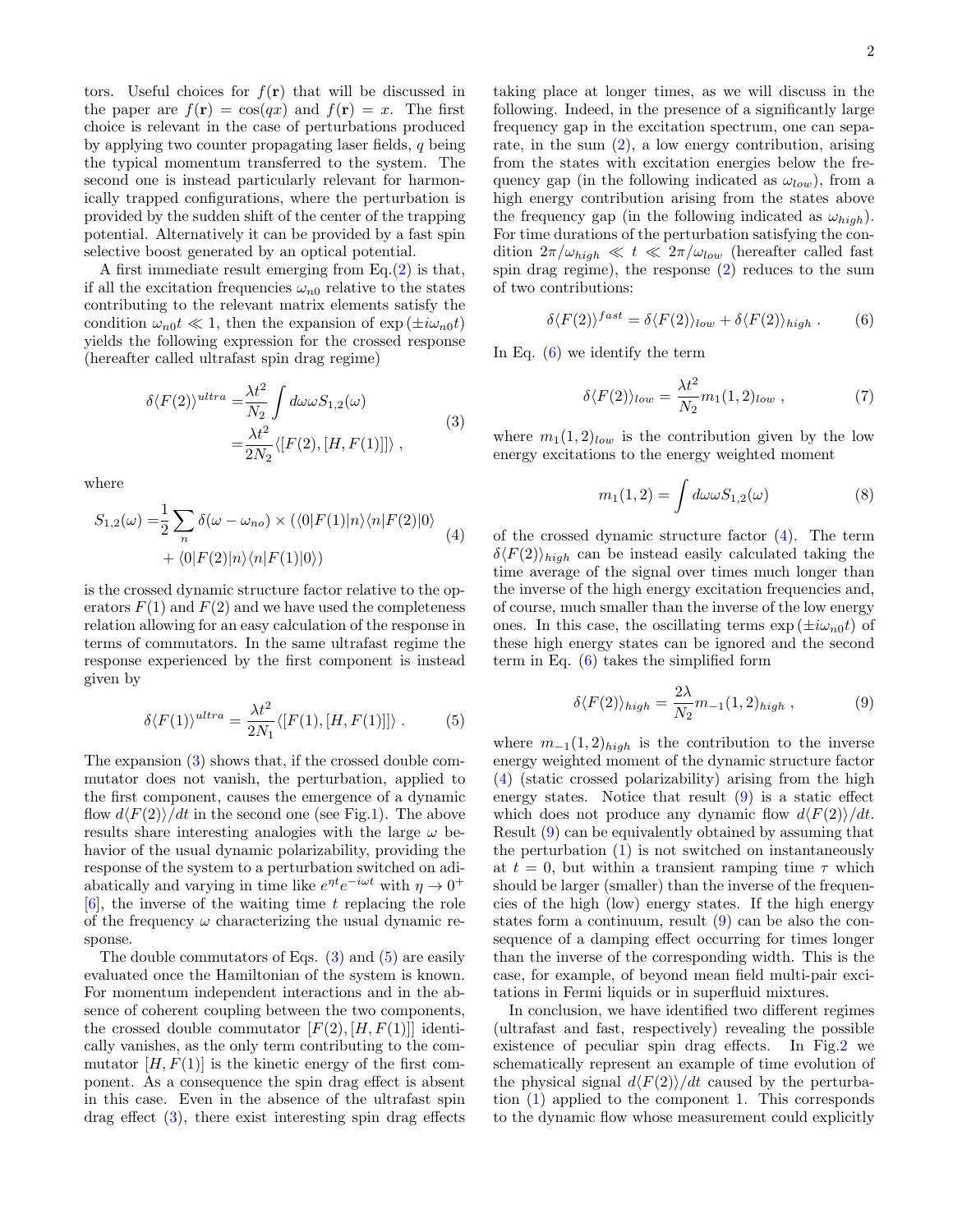

<span id="page-2-0"></span>FIG. 2. Schematic representation (blue line) of the time evolution of the physical signal  $d\langle F(2)\rangle/dt$  caused by the perturbation [\(1\)](#page-0-1) applied to the component 1. The red dashed line highlights the fast spin drag regime response. The oscillations with frequency  $2\pi/\omega_{high}$  are damped due to the presence of a finite ramping time. The slope at  $t \ll 2\pi/\omega_{high}$  highlights the ultrafast spin drag effect (green dotted line). In the case of the figure the slope is negative, corresponding to the coherently coupled configuration discussed in Sec. [II.](#page-2-1)

provide the spin drag effect. For times of the order of  $2\pi/\omega_{high}$  the signal is characterized by oscillations with frequency  $\omega_{high}$ , whose amplitude is suppressed because of the effects discussed above. The *ultrafast* effect  $(3)$ , when present, takes place for  $t \ll 2\pi/\omega_{high}$ . In the case of Fig[.2](#page-2-0) it is characterized by a negative slope. The fast spin drag effect, taking place for  $2\pi/\omega_{high} \ll t \ll 2\pi/\omega_{low}$ , is instead revealed by the fact that the oscillations of the signal  $d\langle F(2)\rangle/dt$ , if not already damped out, take place around an average value increasing linearly in time, in accordance with the quadratic time dependence of Eq. [\(6\)](#page-1-2). In Fig[.2](#page-2-0) the fast spin drag is represented by the red dashed line. The signal will start oscillating at larger times, of the order of  $2\pi/\omega_{low}$ . Since the fast spin drag effect involves only the excitation of the low frequency part of the spectrum, it can be explicitly calculated employing the proper macroscopic dynamic theory e.g. the hydrodynamic formalism for superfluid mixtures or the Landau's theory for interacting Fermi mixtures in the normal phase.

The distinction between the high and low frequency excitations, characterizing the dynamic structure factor and the spin drag response discussed above, depends on the nature of the system considered. In some cases (see for example quantum Bose mixtures without coherent coupling and normal Fermi systems) the relevant high frequency states, excited by operators of macroscopic nature such as, for example, operators of the form  $cos(qx)$ with small  $q$ , or of the dipole form  $x$ , are the results of beyond mean field effects, which are responsible for a non-vanishing contribution to the f-sum rule in the

spin channel. In the case of Bose mixtures with coherent coupling these high energy states are instead naturally caused by the gap produced by the coupling (for example Raman coupling in spin-orbit Bose-Einstein condensed gases). The low frequency excitations considered in this work have in general a gapless nature. In the case of Bose superfluids they corresponds to usual hydrodynamic phonons, while in Fermi liquids they correspond to zero sound and/or to particle-hole excitations. In the presence of harmonic trapping the frequencies of the low energy states excited by the dipole operator are instead of the order of the trapping frequency. In ultracold atomic gases the separation between the high and low frequency excitations discussed above corresponds in most cases to realistic experimental conditions.

Let us finally notice that, if one studies a balanced mixture  $(N_1 = N_2 = N/2)$  characterized by an Hamiltonian symmetric in the variables 1 and 2 of the two components, the responses  $\delta \langle F(1) \rangle$  and  $\delta \langle F(2) \rangle$  caused by the perturbation [\(1\)](#page-0-1) can be conveniently written in terms of the density and the spin density responses to sudden perturbations of the form  $-\lambda F_{n(\sigma)}\Theta(t)$ , where  $F_n$  and  $F_\sigma$ are, respectively, the in phase (density) and out of phase (spin density) combinations of  $F(1)$  and  $F(2)$ . One can indeed write:

$$
\delta \langle F(1) \rangle = \frac{1}{2} (\delta \langle F_n \rangle + \delta \langle F_\sigma \rangle)
$$
  

$$
\delta \langle F(2) \rangle = \frac{1}{2} (\delta \langle F_n \rangle - \delta \langle F_\sigma \rangle)
$$
 (10)

<span id="page-2-2"></span>where the quantities  $\delta \langle F_n \rangle$  and  $\delta \langle F_{\sigma} \rangle$  are normalized to the total number N of particles.

As one can see from the above equation, the balance between the density and spin density responses fixes also the sign of the dynamic flow experienced by the second component with respect to the flow of the first component to which the sudden perturbation was initially applied.

It is also useful to consider the contributions arising from the low and high frequency excitations of the system to the relevant energy weighted moment

$$
m_1(F_{n(\sigma)}) = \int d\omega S_{n(\sigma)}(\omega)\omega
$$
  
= 
$$
\sum_n |\langle 0|F_{n(\sigma)}||n\rangle|^2 \omega_{n0}
$$
 (11)

of the in phase and out of phase dynamic structure factor. As discussed in the first part of this section and in view of Eq.  $(10)$ , these contributions are relevant for the calculation of the spin drag effect  $\delta\langle F(2)\rangle$ . Their behavior is schematically reported in the Tables [I](#page-4-0) and [II](#page-6-0) in the case of a momentum dependent perturbation.

# <span id="page-2-1"></span>II. COHERENTLY COUPLED BOSE-EINSTEIN CONDENSED GASES

Coherently coupled Bose-Einstein condensed gases represent an interesting case where the spin drag regimes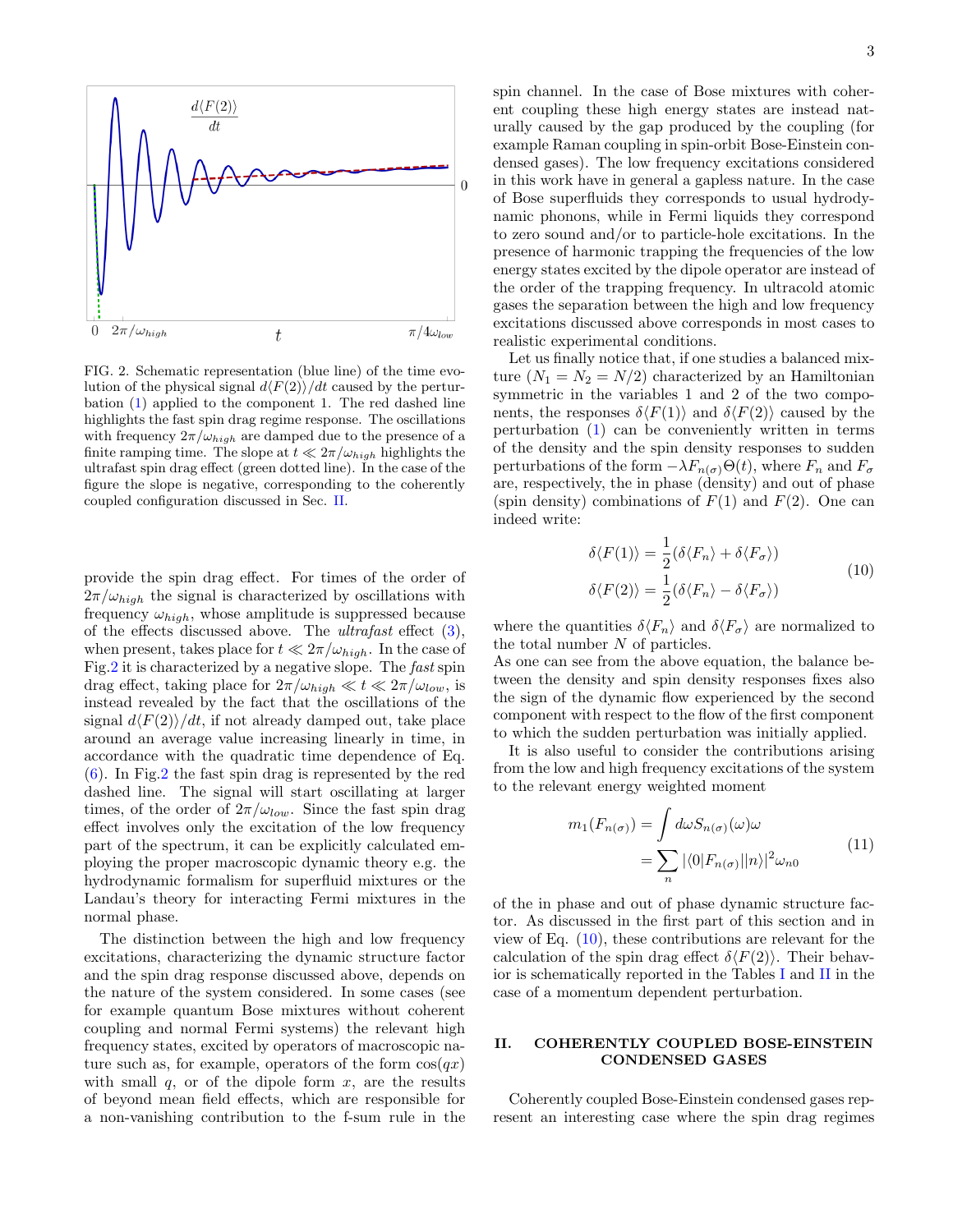discussed in the introduction can be explicitly investigated.

In the case of spin-orbit coupled configurations the value of the high energy gapped excitations is fixed by the experimentally controllable Raman coupling  $\Omega$  entering the single particle Hamiltonian

$$
H_{sp}^{SOC} = \frac{1}{2m} \left[ (p_x - k_0 \sigma_z)^2 + p_\perp^2 \right] - \frac{\Omega}{2} \sigma_x + V_{ext} \quad (12)
$$

while the spin-orbit term, fixed by the momentum transfer  $k_0$  between the two counter propagating laser fields generating the coherent coupling, is at the origin of non trivial effects affecting the gapless branch of the system and hence the velocity of sound. The value of  $k_0$  is practically vanishing in the case of radio frequency or microwave coupling, hereafter called Rabi coupling, where it can be safely set equal to zero.

The energy weighted moments relative to the density  $F_n = F(1) + F(2)$  and spin density operators  $F_\sigma = F(1) F(2)$  are easily evaluated and take, respectively, the form

$$
m_1(F_n) = \frac{1}{2} \langle [F_n, [H, F_n]] \rangle = \frac{1}{2m} \int d\mathbf{r} |\nabla f(\mathbf{r})|^2 n(\mathbf{r})
$$
\n(13)

and

$$
m_1(F_{\sigma}) = \frac{1}{2} \langle [F_{\sigma}, [H, F_{\sigma}]] \rangle = \Omega \int d\mathbf{r} f^2(\mathbf{r}) n(\mathbf{r}) + \frac{1}{2m} \int d\mathbf{r} |\nabla f(\mathbf{r})|^2 n(\mathbf{r}),
$$
\n(14)

showing that, while in the density channel the energy weighted sum rule is not affected by the Raman coupling, in the spin channel the coupling provides a crucial contribution which, according to  $Eq.(10)$  $Eq.(10)$ , is at the origin of a spin drag effect in the ultrafast regime. By considering, for simplicity, the case of the spatially periodic perturbation  $f(\mathbf{r}) = \cos(qx)$ , one finds the result

<span id="page-3-4"></span>
$$
\frac{d\langle F(2)\rangle}{dt}^{ultra} = -\frac{\lambda t}{2}\Omega\,,\tag{15}
$$

while, for the first component, one finds

$$
\frac{d\langle F(1)\rangle}{dt}^{ultra} = \frac{\lambda t}{2} \left(\frac{q^2}{m} + \Omega\right) \tag{16}
$$

where we used  $\langle \cos^2(qx) \rangle = 1/2$ . Notice that, interestingly, the two components will be put in motion in opposite direction.

The fast regime, taking place for times satisfying the condition  $t\Omega > 2\pi$ , but shorter than the inverse of the phonon frequencies, instead involves the dynamic excitation of only the phonon modes, which are properly described by hydrodynamic (HD) theory. In the case of spin-orbit coupled BECs the hydrodynamic formalism was developed in [\[7\]](#page-9-3) (see also [\[8\]](#page-9-4)) and exhibits very peculiar features. In the plane wave and single minimum phases the excitations with small frequencies are indeed characterized by the locking of the relative phase between the two components. In the linear limit of small amplitude oscillations of macroscopic nature, where one can safely ignore quantum pressure effects, the phase locking reduces the coupled Gross-Pitaevskii equations to the following set of hydrodynamic equations:

<span id="page-3-0"></span>
$$
\partial_t \delta n + \frac{1}{m} \nabla \cdot (n \nabla \Phi) - \frac{k_0}{m} \nabla_x \delta s_z = 0 \tag{17}
$$

<span id="page-3-3"></span>
$$
\partial_t \nabla \Phi + \nabla (g \delta n) = 0 \tag{18}
$$

and

<span id="page-3-1"></span>
$$
-\frac{k_0}{m}n\nabla_x\Phi + \frac{\Omega}{2}\delta s_z = 0\tag{19}
$$

where  $\delta n$  and  $\delta s_z$  are the fluctuations in the total density and in the spin density taking place during the oscillation. In deriving the above equations we have assumed, for sake of simplicity, that the values of the intra-species and inter-species interaction coupling constants coincide and are given by the parameter g. Furthermore we have restricted the derivation to the single minimum phase taking place for values of the Raman coupling satisfying the condition  $\Omega \geq \Omega_c \equiv 2k_0^2/m$  and characterized, at equilibrium, by the vanishing of the phase  $\Phi$  of the order parameter and of the spin density  $s_z$ .

The first equation is the equation of continuity, which is deeply affected by spin-orbit coupling, reflecting the fact that the physical current is not simply given by the gradient of the phase as happens in usual superfluids, but contains a crucial spin dependent term, which implies that even in the density channel the f-sum rule is not exhausted by the gapless phonon excitation (see Table [Ia\)](#page-4-0). The second equation corresponds to the Euler equation and fixes the time dependence of the phase gradient of the order parameter. Finally, the third equation follows from the variation of the action with respect to the spin density and is responsible for the hybridization between the density and spin density degrees of freedom in the propagation of sound [\[7\]](#page-9-3). This equation characterizes in a unique way the consequences of spin-orbit coupling. It identically vanishes in the case of radio frequency or microwave coupling where the phonon modes are pure density waves.

The linearized equations of motion [\(17-](#page-3-0)[19\)](#page-3-1) can be rewritten in the useful form:

<span id="page-3-2"></span>
$$
\partial_t^2 \delta n = \frac{g}{m} [\nabla_\perp \cdot (n \nabla_\perp \delta n) + \frac{m}{m^*} \nabla_x (n \nabla_x \delta n)] \qquad (20)
$$

where  $n$  is the equilibrium density and we have introduced the effective mass  $m/m^* = 1 - \Omega_c/\Omega$ . One can show that Eq. [\(20\)](#page-3-2) holds also in the plane wave phase, taking place for  $\Omega < \Omega_c$ . In this case the effective mass is given by  $m/m^* = 1 - (\Omega/\Omega_c)^2$ . In uniform matter  $(V_{ext} = 0)$  Eq.[\(20\)](#page-3-2) provides, along x, the phonon dispersion law  $\omega = cq$  with  $c^2 = gn/m^*$ , revealing a strong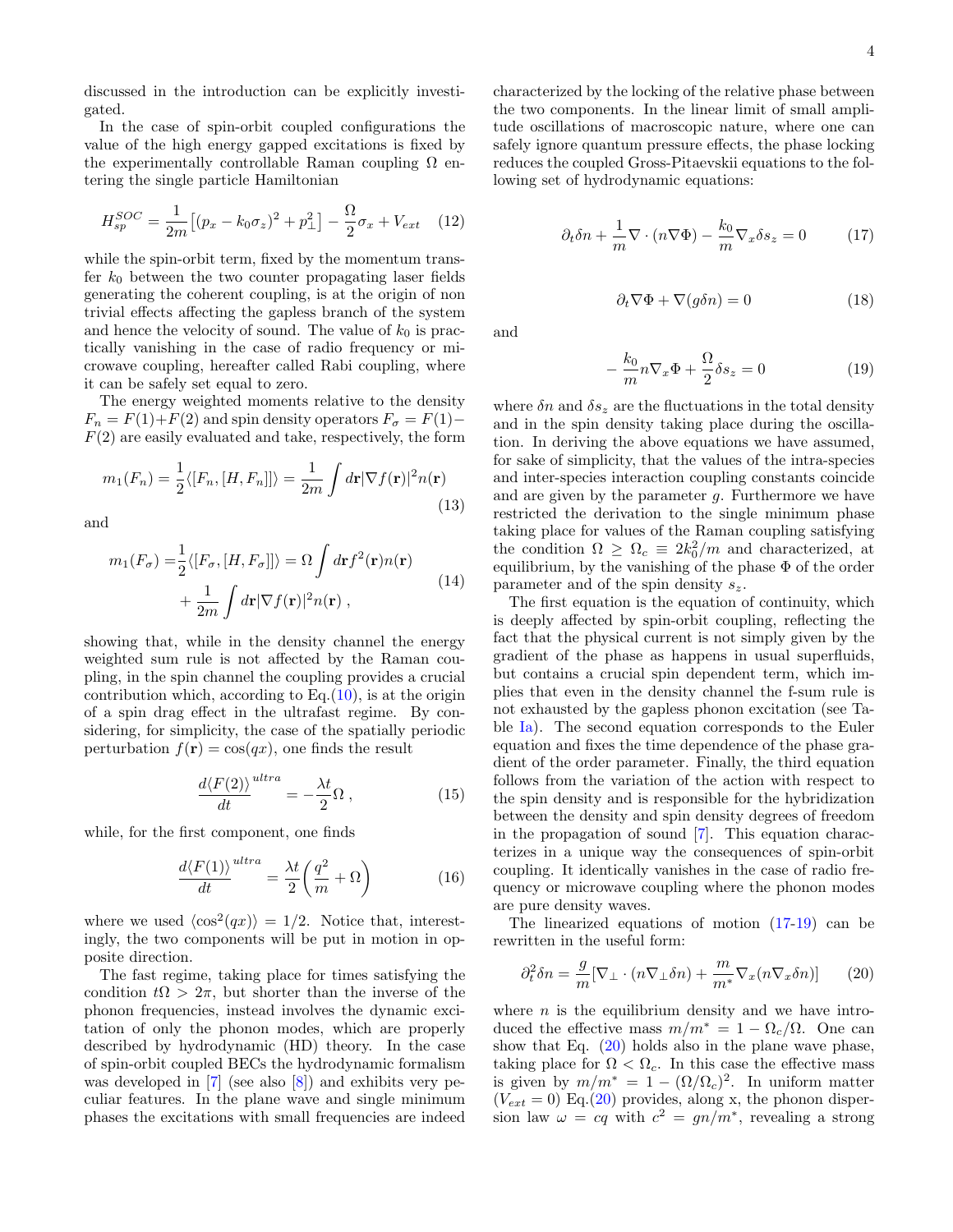<span id="page-4-0"></span>TABLE I. Mixtures with coherent coupling. Momentum-q dependence of strength, excitation energy and contribution to the energy weighted sum rule  $m_1$ , for excitation operators of the form  $F(q) = \sum_k \cos(qx_k)$ . The q-dependence is given for low and high frequency excitations in both the density and spin channels for unpolarized spin-orbit (a) and Rabi (b) coupled configurations. In the Rabi case, due to the absence of hybridization between the density and spin degrees of freedom, the low and high energy excitations have a distinct density and spin nature, respectively.

| TABLE Ia. SOC coupling              |                              |                              |                               | TABLE Ib. Rabi coupling |              |  |
|-------------------------------------|------------------------------|------------------------------|-------------------------------|-------------------------|--------------|--|
|                                     | density<br>low high          | spin<br>low high             |                               | density<br>low          | spin<br>high |  |
| $ \langle 0 F(q) n\rangle ^2 q q^2$ |                              | const<br>q                   | $ \langle 0 F(q) n\rangle ^2$ |                         | const        |  |
| $\omega_{n0}$                       | $\Omega$<br>$\boldsymbol{q}$ | $\Omega$<br>$\boldsymbol{q}$ | $\omega_{n0}$                 | $\boldsymbol{q}$        | $\Omega$     |  |
| m <sub>1</sub>                      | $q^2$ $q^2$                  | $q^2$<br>const               | m <sub>1</sub>                | $q^2$                   | const        |  |

reduction of the sound velocity in the vicinity of the second order phase transition between the plane wave and the single minimum phase, where the effective mass has a divergent behavior.

By applying a perturbation of the form  $-\lambda F_n\Theta(t)$ (density perturbation), the hydrodynamic equation [\(18\)](#page-3-3) contains the additional term  $-\lambda \nabla f(\mathbf{r})\Theta(t)$ , while in the case of the spin perturbation  $-\lambda F_{\sigma}\Theta(t)$  the term  $-\lambda f(\mathbf{r})\Theta(t)$  should be added to the third hydrodynamic equation [\(19\)](#page-3-1). We first consider the case of uniform matter and we make the choice  $f(\mathbf{r}) = \cos(qx)$  for the position dependence of the excitation operator. The solution of the hydrodynamic equations then yields the following result for the density

<span id="page-4-1"></span>
$$
\delta \langle F_n \rangle^{HD} = \frac{\lambda}{2gn} \left[ 1 - \cos(cqt) \right] \tag{21}
$$

and spin density

<span id="page-4-2"></span>
$$
\delta \langle F_{\sigma} \rangle^{HD} = \frac{\lambda}{\Omega} \frac{m^*}{m} \left[ 1 - \frac{\Omega_c}{\Omega} \cos(cqt) \right] \tag{22}
$$

linear responses to the step function time dependent perturbation. Some comments are in order here:

- By taking the time average  $cos(cqt) = 0$ , one recovers the static response of the system, given by the compressibility  $1/gn$  in the density case, and by the magnetic susceptibility  $(m^*/m)(2/\Omega)$  in the spin case.

- By expanding the cosine for times shorter than the inverse of the phonon frequency and taking the difference [\(10\)](#page-2-2) between the density and spin density responses [\(21-](#page-4-1)[22\)](#page-4-2) one finds that the dynamic flow of the second component, caused by a fast perturbation applied to the first one, takes the form

fast

$$
\frac{d\langle F_2 \rangle}{dt}^{fast} = \frac{\lambda t}{4} \frac{q^2}{m} \left[ \frac{m}{m^*} - \frac{2gn\Omega_c}{\Omega^2} \right]. \tag{23}
$$

Vice versa, the dynamic flow of the first component is given by

$$
\frac{d\langle F_1\rangle}{dt}^{fast} = \frac{\lambda t}{4} \frac{q^2}{m} \left[ \frac{m}{m^*} + \frac{2gn\Omega_c}{\Omega^2} \right].
$$
 (24)

Note that, although in this section we have mainly focused on the single minimum phase, the formalism can be easily extended to the plane wave phase of the spinorbit coupled configuration. It is also worth noticing that the above results can be immediately applied to the case of radio-frequency coupled mixtures, where the momentum transfer is negligible, by setting  $k_0 = 0$ , and hence  $m^* = m$  and  $\Omega_c = 0$ . In the case of Rabi coupling, the behavior of the drag effect in the fast regime reflects the fact that the f-sum rule in the density channel is exhausted by the phonon mode (see Table [Ib\)](#page-4-0) and has opposite sign compared to result [\(15\)](#page-3-4) holding in the ultrafast regime, where the energy weighted sum rule in the spin channel is dominated, at small  $q$ , by the high frequency gapped state. In the spin-orbit Raman coupled case, the dynamic excitation of the spin degree of freedom (second term in rhs of Eq.[\(22\)](#page-4-2)) can easily become the dominant effect also in the fast regime, if  $\Omega$  is close enough to the transition to the plane wave phase, where  $m^*/m$  takes a large value. Indeed, in this case the low frequency contribution to the energy weighted sum rule in the spin channel (behaving like  $q^2$ , see Table [Ia\)](#page-4-0) becomes dominant as compared to the corresponding contribution in the density channel.

Similar results are obtained if one considers a perturbation of the form  $f(\mathbf{r}) = x$  applied to the component 1 and providing, for short times, a Galilean boost. In this case the time derivatives of  $\langle F(1) \rangle$  and  $\langle F(2) \rangle$  coincide with the center of mass velocities  $V_1$  and  $V_2$  of the corresponding atomic clouds and the spin drag effect is well characterized by the ratio

<span id="page-4-4"></span>
$$
\left(\frac{V_2}{V_1}\right)^{ultra} = -\frac{\Omega \langle x^2 \rangle}{\Omega \langle x^2 \rangle + 1/m}
$$
 (25)

in the ultrafast regime and

<span id="page-4-3"></span>
$$
\left(\frac{V_2}{V_1}\right)^{fast} = \frac{\langle m/m^* - 2gn\Omega_c/\Omega^2\rangle}{\langle m/m^* + 2gn\Omega_c/\Omega^2\rangle} \tag{26}
$$

in the fast regime. In the case of Rabi coupling, where  $\Omega_c = 0$  and  $m^* = m$ , Eq. [\(26\)](#page-4-3) reduces to the value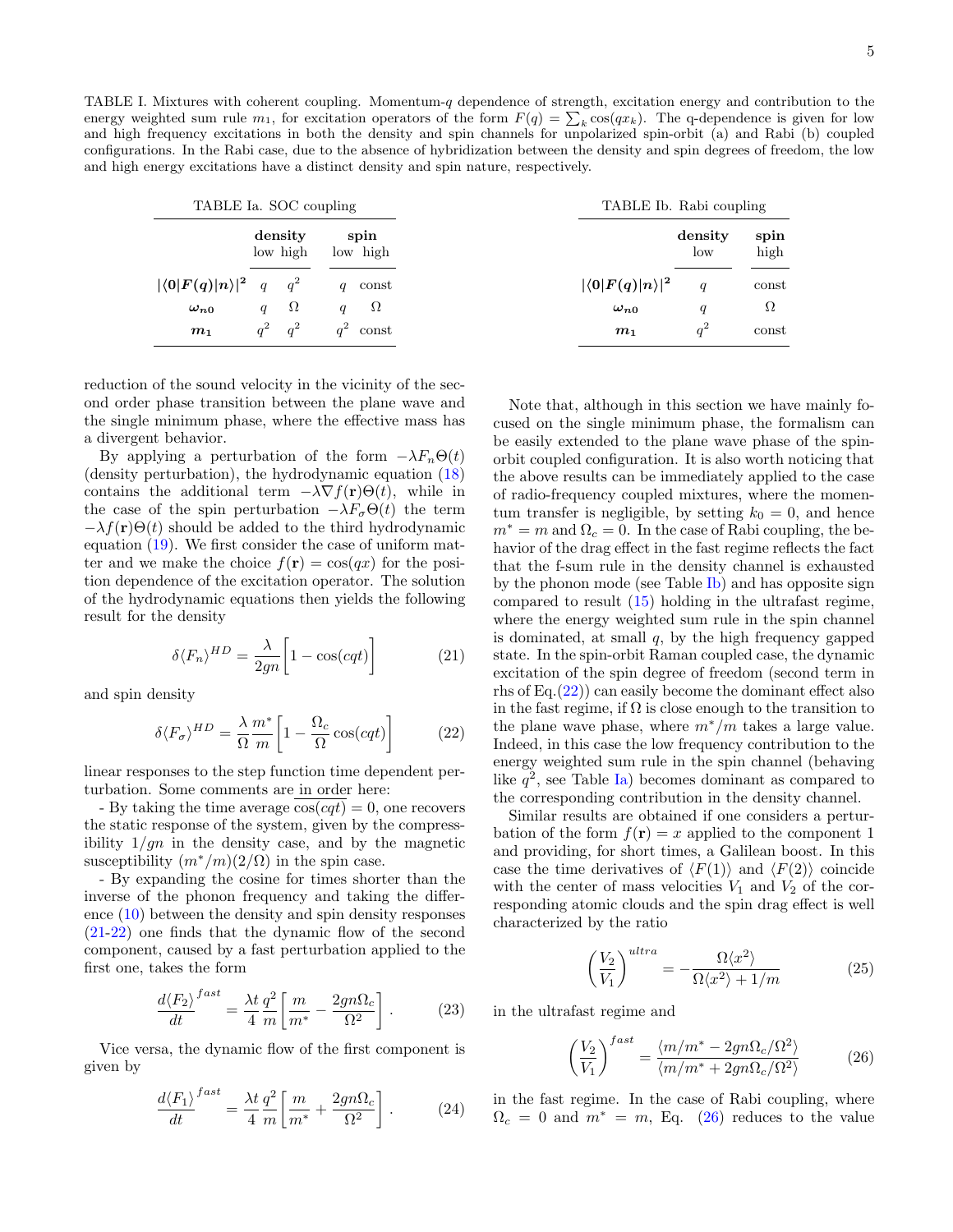$(V_2/V_1)^{fast} = 1$  having opposite sign compared to the result holding in the ultrafast regime [\(25\)](#page-4-4).

In the presence of harmonic trapping the averages appearing in Eq.s [\(25\)](#page-4-4) and [\(26\)](#page-4-3) take into account the spatial inhomogeneity of the density profiles.

### III. ANDREEV-BASHKIN EFFECT

The Andreev-Bashkin (AB) effect [\[9\]](#page-9-5) is a beyond mean field phenomenon, where collisionless spin drag takes place because of the presence of current dependent interactions between the two superfluids forming the quantum mixture. These interactions modify the equation of continuity in the spin channel and, in the case of two interacting Bose-Einstein condensates, are not accounted for by mean field Gross-Pitaevskii theory. They can be properly included in the hydrodynamic theory of superfluids in order to correctly describe the low frequency macroscopic dynamics of the mixture at zero temperature.

Due to Galilean invariance the equation of continuity for the total density is not modified by the inclusion of beyond mean field effects and takes the usual form

$$
\partial_t \delta n + \frac{1}{m} \nabla \cdot (n \nabla \Phi) = 0 \tag{27}
$$

where  $n = n_1+n_2$  is the total density and  $\Phi = (\phi_1+\phi_2)/2$ is the global phase of the order parameter. The equation of continuity for the spin channel is instead affected by the interactions between the two components of the mixture being characterized by the presence of a novel spin drag term fixed by the spin drag density  $n_{drag}$ 

<span id="page-5-0"></span>
$$
\partial_t \delta s + \frac{1}{m} \nabla \cdot (n \nabla \Phi_s) - \frac{4}{m} \nabla \cdot (n_{drag} \nabla \Phi_s) = 0 \quad (28)
$$

where  $\Phi_s = (\phi_1 - \phi_2)/2$  is the relative phase of the two order parameters. In writing the above equations we have assumed, for simplicity,  $m_1 = m_2 \equiv m$  and  $n_1 = n_2$  $n/2$  at equilibrium. As discussed in [\[10\]](#page-9-6) the spin drag term  $n_{drag}$  is directly connected with the occurrence of novel non diagonal terms in the superfluid density.

The hydrodynamic equations for the gradient of the total and relative phases are governed, respectively, by the compressibility and by the magnetic susceptibility of the mixture

$$
\partial_t \nabla \Phi + \nabla \frac{\delta n}{2\kappa_d} = 0.
$$
 (29)

and

$$
\partial_t \nabla \delta \Phi + \nabla \frac{\delta s}{2\chi_s} = 0 \tag{30}
$$

In the mean field approach applied to a weakly interacting Bose-Bose mixture, one can simply write  $\kappa_d$  =  $1/(g + g_{12})$  and  $\chi_s = 1/(g - g_{12})$  where g and  $g_{12}$  are, respectively, the intra-species and inter-species interaction

coupling constants entering the Gross-Pitaevskii equation for the mixture  $[6]$ . In the same mean field scheme one has  $n_{drag} = 0$  so that, in order to make the whole hydrodynamic picture consistent, one should include beyond mean field effects also in the calculation of the compressibilty and of the magnetic susceptibility [\[11\]](#page-9-7).

The equation of continuity [\(28\)](#page-5-0) for the spin density directly reflects the occurrence of the spin drag effect and is responsible for a new behavior of the energy weighted sum rule. While in the density channel  $(F_n = F(1) +$  $F(2)$ ) this sum rule takes the usual value

<span id="page-5-2"></span>
$$
m_1^{HD}(F_n) = \frac{1}{2m} \int d\mathbf{r} |\nabla f(\mathbf{r})|^2 n(\mathbf{r}), \quad (31)
$$

in the spin channel  $(F_{\sigma} = F(1) - F(2))$  one finds the result

<span id="page-5-1"></span>
$$
m_1^{HD}(F_\sigma) = \frac{1}{2m} \int d\mathbf{r} |\nabla f(\mathbf{r})|^2 n(\mathbf{r})
$$

$$
- \frac{2}{m} \int d\mathbf{r} |\nabla f(\mathbf{r})|^2 n_{drag}(\mathbf{r})
$$
(32)

which reflects the fact that the low energy excitations do not exhaust the energy weighted sum rule in the spin channel. By the way, result [\(32\)](#page-5-1) imposes the condition  $n_{drag}$  <  $n/4$  which should be satisfied in order to ensure the positiveness of the  $m_1^{HD}$  sum rule. At the same time, since  $m_1^{HD}$  cannot exceed the total f-sum rule one should have  $n_{drag} > 0$ . When evaluated with the proper microscopic many-body Hamiltionian, which yields a vanishing value for the crossed double commutator  $[F(2), [H, F(1)]]$ , the spin sum rule  $m_1(F_{\sigma})$  would actually coincide with the sum rule result [\(31\)](#page-5-2) holding in general in the density channel, beyond the hydrodynamic description. This behavior reveals the existence, at higher energies, of excitations which provide the remaining difference to the energy-weighted sum rule in the spin channel. This effect, here derived in superfluid Bose mixtures exhibiting the AB effect, was first pointed out in the framework of the normal phase of liquid <sup>3</sup>He [\[12\]](#page-9-8) (see also next section).

In a weakly interacting Bose gas mixture the energy of these states is expected to be of the order of the chemical potential, but a quantitative estimate, based on a microscopic calculation, is not so far available.

In the both AB effect and in coherently coupled BECs the occurrence of high energy excitations plays an important role in the behavior of the hydrodynamic contribution to the energy weighted sum rules. However, important differences emerge in the two cases:

- While in the SOC case the physical origin of the high energy gapped states is due to the Raman coupling  $\Omega$ caused by the external laser fields and has consequently a single-particle nature, in the AB effect the existence of these high energy states is the consequence of beyond mean field many-body effects.

- A second important difference is that in the SOC case the violation of the f-sum rule result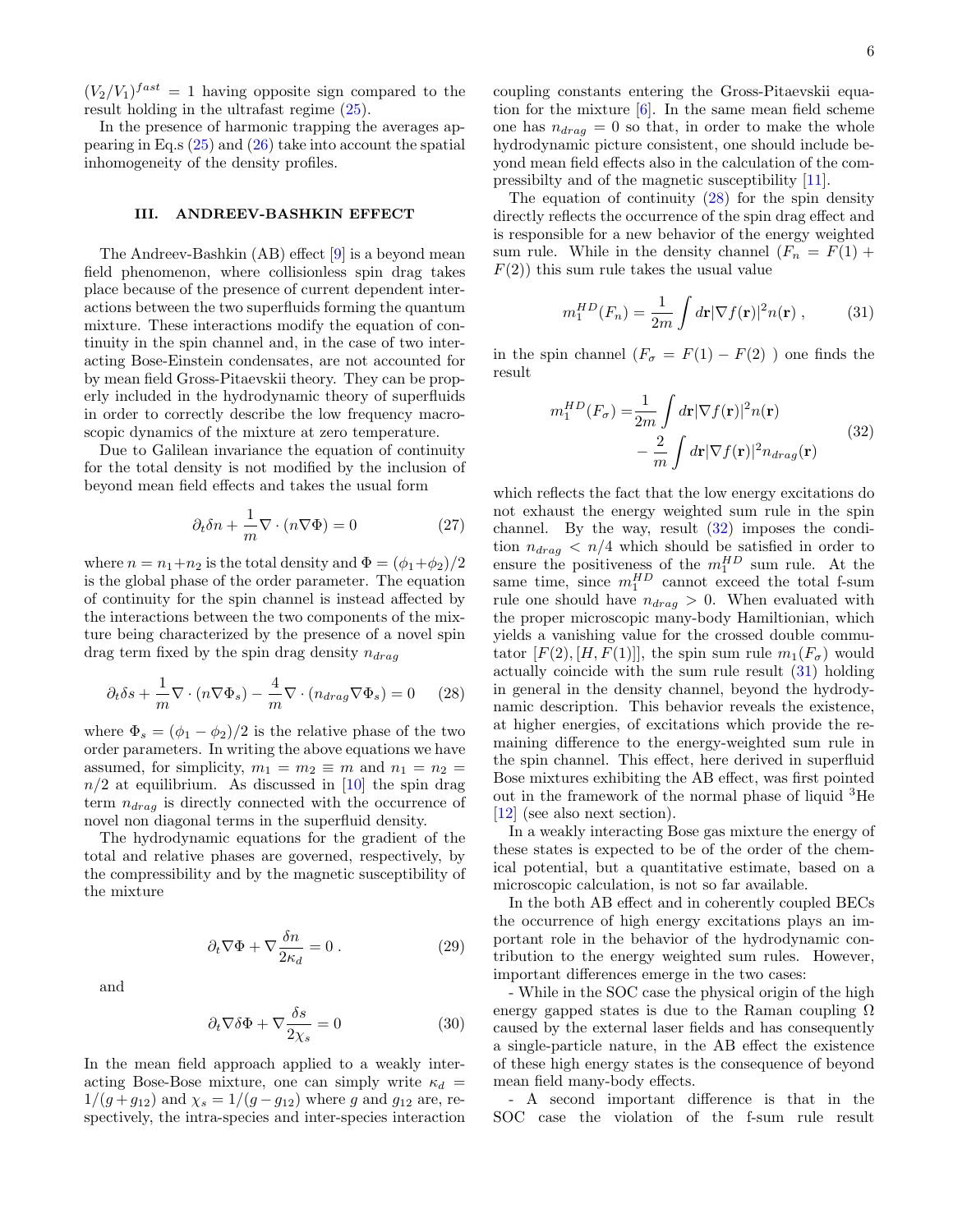$(1/2m)\int d\mathbf{r} |\nabla f(\mathbf{r})|^2 n(\mathbf{r})$  in the hydrodynamic description does not concern only the spin, but also the density channel and results in a huge effect near the transition between the plane wave and the single minimum phase. The AB effect instead concerns only the spin channel, the f-sum rule being exactly exhausted in the density channel by the low frequency hydrodynamic mode, as a consequence of Galilean invariance.

- Contrary to the SOC case, in the AB effect there is no spin drag in the ultrafast regime. Indeed, as mentioned above, the crossed double commutator  $[F(2), [H, F(1)]]$ identically vanishes, when evaluated employing the microscopic Hamiltonian.

- Another important difference concerns the structure of the hydrodynamic theory in the two cases: in the SOC case the locking of the relative phase of the two condensates causes the existence of a single gapless excitation branch and the density and the spin degrees of freedom are strongly hybridized, loosing their independent nature. In the AB effect the density and spin degrees of freedom are instead fully decoupled and the system exhibits two gapless excitation branches.

- A final difference concerns the fact that the high energy states in the AB effect do not contribute to the static magnetic susceptibility, differently from what happens in the SOC case.

If we switch on a perturbation of the form  $-\lambda F\Theta(t)$ , with a proper choice of the ramping time, which should be larger than the inverse of the high energy frequency excitations, then the hydrodynamic theory outlined above is well suited to describe the response of the system. In uniform matter, making the choice  $f(\mathbf{r}) = \cos(qx)$ , the hydrodynamic approach yields the result

<span id="page-6-1"></span>
$$
\delta \langle F_n \rangle^{HD} = \frac{\lambda \kappa_d}{n} \left[ 1 - \cos(c_d q t) \right] \tag{33}
$$

for the response in the density channel  $(F = F_n)$ . In the spin channel  $(F = F_{\sigma})$  the response is instead given by

<span id="page-6-2"></span>
$$
\delta \langle F_{\sigma} \rangle^{HD} = \frac{\lambda \chi_s}{n} \left[ 1 - \cos(c_s q t) \right] \tag{34}
$$

where  $c_d$  and  $c_s$  are, respectively, the density and spin sound velocities

$$
c_d^2 = \frac{n}{2m} \frac{1}{\kappa_d}
$$
  

$$
c_s^2 = \frac{n}{2m} \left[ 1 - 4 \frac{n_{drag}}{n} \right] \frac{1}{\chi_s} .
$$
 (35)

Results [\(33-](#page-6-1)[34\)](#page-6-2) are well suited to explore the spin drag effect in the fast regime characterized by times shorter than the inverse of the frequencies  $c_nq$  and  $c_sq$  of the two sound modes. By taking the difference between the two equations one finds that the dynamic flow of the second component, caused by a fast perturbation applied to the first one, takes the form

$$
\frac{d\langle F(2)\rangle}{dt}^{fast} = \lambda t \frac{q^2}{m} \frac{n_{drag}}{n}
$$
 (36)

<span id="page-6-0"></span>TABLE II. Mixtures without coherent coupling. Momentumq dependence of strength, excitation energy and contribution to the f-sum rule  $m_1$ , for excitation operators of the form  $F(q) = \sum_k \cos(qx_k)$ . The q-dependence is given for low and high frequency excitations in both the density and spin channels. Results hold for Bose mixtures exhibiting the Andreev-Bashkin effect and normal Fermi liquids.

|                                 | density<br>low high |       | spin<br>low high |       |
|---------------------------------|---------------------|-------|------------------|-------|
| $ \langle 0 F(q) n\rangle ^2 q$ |                     | $q^4$ |                  |       |
| $\omega_{n,0}$                  |                     | const |                  | const |
| m <sub>1</sub>                  |                     | $a^4$ |                  |       |

revealing explicitly that the spin drag effect is proportional to the drag density  $n_{drag}$  entering the equation of continuity [\(28\)](#page-5-0) for the spin current. The dynamic flow of the first component instead follows the law

$$
\frac{d\langle F(1)\rangle}{dt}^{fast} = \lambda t \frac{q^2}{m} \left[\frac{1}{2} - \frac{n_{drag}}{n}\right].
$$
 (37)

In 3D the value of the drag density  $n_{drag}$  in a weakly interacting Bose mixture was calculated in [\[13\]](#page-9-9) by developing the beyond mean field Lee-Huang-Yang formalism in the presence of two moving Bose-Einstein condensates. In the case of gases interacting with equal intra-species scattering lengths  $a_{11} = a_{22} \equiv a$  the authors of [\[13\]](#page-9-9) found the result

$$
n_{drag} = \frac{n}{2\sqrt{2}} \frac{a_{12}^2}{a^2} \sqrt{na^3}
$$
 (38)

which explicitly reveals that the spin drag effect is caused by the inter-species scattering length  $a_{12}$  and is fixed by the value of the gas parameter  $na^3$ . The effect is very tiny in the available 3D quantum mixtures. Larger effects are predicted to occur in one dimensional configurations [\[14\]](#page-9-10) or in the presence of an optical lattice [\[15–](#page-9-11)[17\]](#page-9-12).

If instead of the periodic perturbation one applies the dipole perturbation  $x$  to the first component, the velocities  $V_1$  and  $V_2$  acquired by the center of mass of two components satisfy the useful equation

$$
\left(\frac{V_2}{V_1}\right)^{fast} = \frac{\langle n_{drag}/n \rangle}{\langle 1/2 - n_{drag}/n \rangle} \tag{39}
$$

depending explicitly on the drag density, the averages taking into account the possible inhomogeneity of the equilibrium density profile.

# IV. INTERACTING FERMI MIXTURES IN THE NORMAL PHASE

The collisionless fast spin drag effect discussed in this paper is not a phenomenon restricted to bosonic mix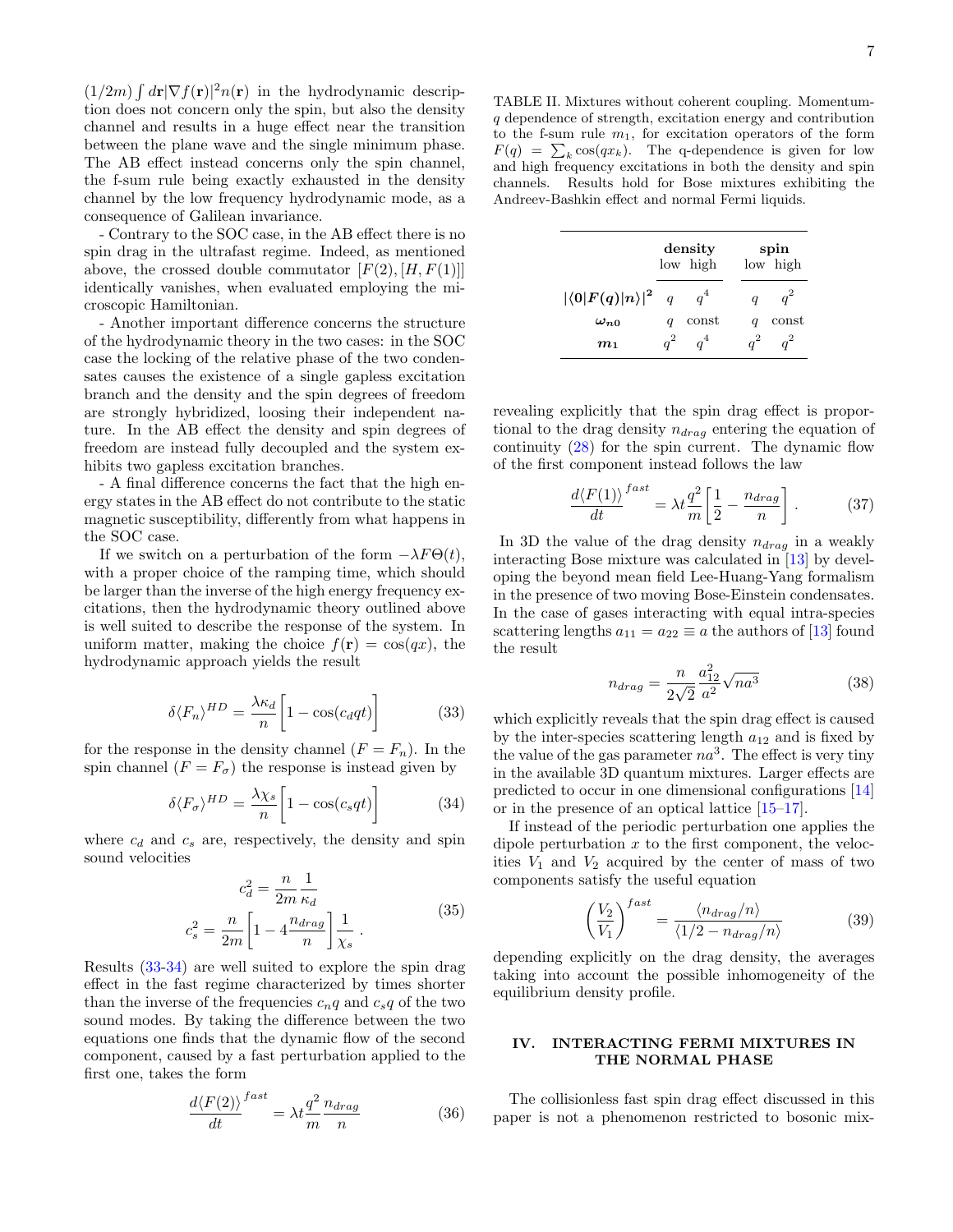tures, nor to superfluids. Indeed, the relevant time scale of the phenomena considered in this work is very short compared to one characterizing the low frequency dynamics, where superfluid and quantum statistical effects are important. As we will show in this section, fast spin drag is also exhibited by interacting Fermi mixtures in the normal (non superfluid) phase [\[18\]](#page-9-13). For simplicity, here, we will discuss the case of spin-1/2 interacting mixtures. Similarly to the case of the Andreev-Bashkin effect, the phenomenon is directly related to the fact that the low energy excitations of the system, as described by Landau theory of normal Fermi liquids, do not exhaust the energy weighted f-sum rule in the spin channel.

Landau's theory is a semi-phenomenological theory which describes the macroscopic behavior of fermionic mixtures at low temperatures. The theory is based on the proper kinetic equation for the quasi-particle distribution function (see, for example, [\[19\]](#page-9-14)), which allows for the investigation of the proper elementary excitations of the system in the collisionless regime (collective zero-sound as well as particle-hole excitations). The same kinetic equation allows for the calculation of the dynamic response function in both the density and spin channel and is consequently well suited to investigate the response of the system to fast perturbations of special interest for the present work. The theory accounts for in-phase and out-of-phase interaction effects through the proper inclusion of the so-called Landau parameters  $F_\ell$  and  $G_\ell$ , respectively, where  $\ell$  indicates the angular nature of the deformation of the Fermi surface in momentum space.

The results for the dynamic response function predicted by Landau theory (LT) allow for the determination of the energy weighted sum rule in the density as well as in the spin channel. These can be directly derived starting from the equation of continuity in the density and spin density channels

and

<span id="page-7-0"></span>
$$
\partial_t \delta s + \nabla \cdot \left( \frac{1 + G_1/3}{1 + F_1/3} \mathbf{j}_s^0 \right) = 0 \,. \tag{41}
$$

 $\partial_t \delta n + \nabla \cdot \mathbf{j}_d^0 = 0$  (40)

In the above equation we have defined the bare current density  $\mathbf{j}_{d}^{0}(\mathbf{r},t)$  and spin current density  $\mathbf{j}_{s}^{0}(\mathbf{r},t)$  as the average value of the operators  $\sum_{k} (1/2m)(\mathbf{p}_k \delta(\mathbf{r}_k (\mathbf{r}) + \text{h.c.})$  and  $\sum_{k} (1/2m) \sigma_z(\mathbf{p}_k \delta(\mathbf{r}_k - \mathbf{r}) + \text{h.c.})$ , respectively. Equation [\(41\)](#page-7-0) explicitly shows that the physical spin density current ensuring the conservation for the integrated spin density is renormalized with respect to the bare value by the Landau parameters  $F_1$  and  $G_1$  [\[19\]](#page-9-14). By applying an external perturbation of the form  $\lambda f(\mathbf{r}) \exp(-i\omega t)$  and  $\lambda f(\mathbf{r}) \sigma_z \exp(-i\omega t)$  and noticing that, in the large frequency limit, the variation of the bare current is determined by the external force according to  $m\partial_t \mathbf{j}_{n(s)}^0(\mathbf{r},t)_{\omega\to\infty} = -\lambda n \nabla f(\mathbf{r}) \exp(-i\omega t),$  it is straightforward to calculate the energy weighted sum rule, using the formalism of linear response theory [\[6\]](#page-9-2). In <span id="page-7-2"></span>the density channel we obtain the exact f-sum rule result

$$
m_1^{LT}(F_n) = \frac{1}{2m} \int d\mathbf{r} |\nabla f(\mathbf{r})|^2 n(\mathbf{r}), \qquad (42)
$$

reflecting the Galilean invariance of the theory, while in the spin channel one instead finds [\[12,](#page-9-8) [20\]](#page-9-15)

<span id="page-7-1"></span>
$$
m_1^{LT}(F_\sigma) = \frac{1}{2m} \int d\mathbf{r} |\nabla f(\mathbf{r})|^2 \frac{1 + G_1/3}{1 + F_1/3} n(\mathbf{r}) \qquad (43)
$$

resulting in the violation of the usual f-sum rule. In accordance to the general considerations discussed in the previous sections, we associate the violation of the f-sum rule to the fact that high energy excitations of multi-pair type, not accounted for by Landau theory, are responsible for the remaining contribution to the energy weighted sum rule [\[12,](#page-9-8) [20\]](#page-9-15). The effect is well elucidated in Table [II](#page-6-0) where we report the q-dependence of the low and high frequency contributions to the energy weighted sum rule in the density and spin channels in the case of the periodic perturbation  $f(\mathbf{r}) = \cos(qx)$ . In strongly interacting Fermi liquids, like liquid <sup>3</sup>He, the Landau parameters  $F_0$ ,  $G_0$ ,  $F_1$  and  $G_1$  can be determined in a phenomenological way, by proper comparison with available experimental results for the compressibility, the magnetic susceptibility, the heat capacity and the transverse spin diffusivity [\[21\]](#page-9-16). Recent experiments on the Leggett-Rice effect have provided first useful information of the spin current interaction parameter  $G_1$  [\[22\]](#page-9-17). In a weakly interacting Fermi gas the Landau parameters can be calculated using perturbation theory. For the relevant  $\ell = 1$  parameters entering the expression for the energy weighted sum rule [\(43\)](#page-7-1) one finds the result (see, for example, [\[23\]](#page-9-18))

$$
F_1 = \frac{8}{5\pi^2} (7 \ln 2 - 1)(k_F a)^2
$$
  
\n
$$
G_1 = -\frac{8}{5\pi^2} (2 + \ln 2)(k_F a)^2
$$
\n(44)

where a is the s-wave scattering length and  $k_F$  is the Fermi wave vector (for a 3D system  $k_F = (3\pi^2 n)^{1/3}$ ). Both parameters depend on  $k_F a$  quadratically, revealing explicitly that the spin drag effect has a typical beyond mean field nature, similarly to the case of the AB effect discussed in the previous section.

Taking the difference [\(10\)](#page-2-2) between the density and spin density response functions and results [\(42\)](#page-7-2) and [\(43\)](#page-7-1) for the corresponding energy weighted sum rules in the case of Fermi mixtures, in the case of uniform Fermi mixtures one finds that, by applying a perturbation of the form  $-\lambda \cos(qx)\Theta(t)$  to the component 1 of the mixture, in the fast regime the component 2, which is not directly affected by the perturbation, is put in motion according to

$$
\frac{d\langle F(2)\rangle}{dt}^{fast} = \frac{\lambda t}{4} \frac{q^2}{m} \frac{(F_1 - G_1)/3}{1 + F_1/3}
$$
(45)

as a consequence of the spin drag effect, which depends explicitly on the two interaction parameters  $F_1$  and  $G_1$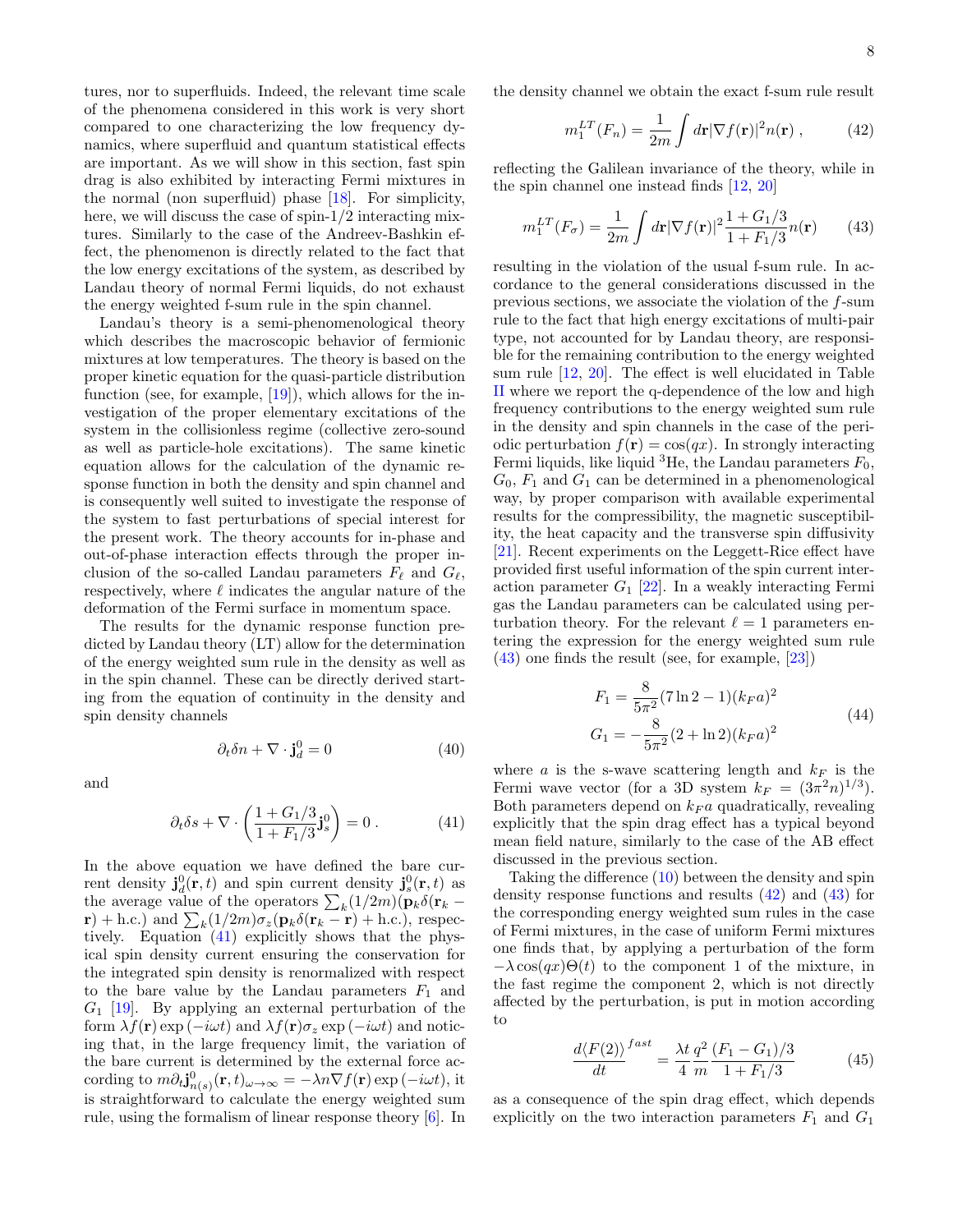and vanishes only if  $F_1 = G_1$ . The time dependence of  $\delta\langle F(1)\rangle$  is instead given by

$$
\frac{d\langle F(1)\rangle}{dt}^{fast} = \frac{\lambda t}{4} \frac{q^2}{m} \frac{2 + (F_1 + G_1)/3}{1 + F_1/3} \tag{46}
$$

In the case of a dipole perturbation one finds that the ratio between the velocities  $V_1$  and  $V_2$  acquired by the center of mass of the two components after the fast pulse applied to the component 1 takes the same form

$$
\left(\frac{V_2}{V_1}\right)^{fast} = \frac{\langle n_{drag}/n \rangle}{\langle 1/2 - n_{drag}/n \rangle} \tag{47}
$$

as for the Andreev-Bashkin effect with

$$
n_{drag} = \frac{F_1 - G_1}{3 + F_1} \frac{n}{4} \,. \tag{48}
$$

The Landau parameters  $F_1$  and  $G_1$  (and consequently the drag density) should satisfy two important conditions. A first condition, corresponding to the stability criterion against the spontaneous formation of spin currents, is  $G_1 > -3$ , i.e.  $n_{drag} < n/4$ . This corresponds to ensuring that the f-sum rule  $(43)$ , calculated within Landau theory, be positive. A second condition is that the Landau f-sum rule [\(43\)](#page-7-1) does not exceed the microscopic value  $(1/2m) \int d\mathbf{r} |\nabla f(\mathbf{r})|^2 n(\mathbf{r})$ . This imposes the condition  $G_1 < F_1$  [\[24\]](#page-9-19), i.e.  $n_{drag} > 0$  and is equivalent to requiring that the multi-pair contribution to the full f-sum rule be positive.

Our results can be used to provide quantitative estimates for the spin drag effect in a dilute Fermi gas interacting with a negative scattering length. For example, choosing  $k_F a = -0.5$ , one predicts an effect of about  $4\%$  for the ratio  $V_2/V_1$ . At the same time the critical temperature  $T_c$  for the transition to the BCS superfluid phase is still very small compared to the Fermi temperature and consequently Landau theory is reasonably applicable. When the value of  $|a|$  increases, approaching the unitary regime, the value of  $T_c$  becomes comparable to the Fermi temperature and experiments on spin drag could be consequently employed to test the limits of applicability of Landau's theory of Fermi liquids.

#### V. POLARON

In this last section we apply the formalism of fast spin drag to the problem of the polaron, where the drag, as expected, is determined by the value of the effective mass  $m_P^*$  which characterizes the kinetic energy term  $p^2/2m_P^*$ of the polaron Hamiltonian. The problem of the polaron, investigated a long time ago in the case of dilute mixtures of  ${}^{3}$ He in liquid  ${}^{4}$ He [\[24\]](#page-9-19), has recently attracted large experimental and theoretical interest in the community of ultracold quantum gases (see, for example, [\[25\]](#page-9-20) and references therein).

A convenient way to explore the problem starts from the equations of continuity for the densities  $n_1$  and  $n_2$  of two components of the mixture. These can be derived employing a Galilean invariant expression for the energy functional including a velocity dependent interaction term proportional to the square  $(\mathbf{v}_1(\mathbf{r}) - \mathbf{v}_2(\mathbf{r}))^2$ of the difference between the velocity fields of the two components. The equations of continuity then take the form

<span id="page-8-0"></span>
$$
\partial_t n_1 + \nabla \cdot \left( \frac{m_1}{m_1^*} n_1 \mathbf{v}_1 + \frac{m_2}{m_1} (1 - \frac{m_2}{m_2^*}) n_2 \mathbf{v}_2 \right) = 0 \quad (49)
$$

and

<span id="page-8-1"></span>
$$
\partial_t n_2 + \nabla \cdot \left( \frac{m_2}{m_2^*} n_2 \mathbf{v}_2 + \frac{m_1}{m_2} (1 - \frac{m_1}{m_1^*}) n_1 \mathbf{v}_1 \right) = 0 \ , \ (50)
$$

where  $m_1^*$  and  $m_2^*$  are the effective masses characterizing the renormalization of the bare masses caused by the presence of interaction between the two mixture components. In the case of superfluid gases, these velocity fields take the form  $\mathbf{v}_1 = n_1 \nabla \phi_1 / m_1$  and  $\mathbf{v}_2 = n_2 \nabla \phi_2 / m_2$ , respectively, with  $\phi$  the usual phase of the order parameter. The effective masses entering Eqs.[\(49-](#page-8-0)[50\)](#page-8-1) satisfy the relationship

<span id="page-8-2"></span>
$$
n_1 m_1 \left( 1 - \frac{m_1}{m_1^*} \right) = n_2 m_2 \left( 1 - \frac{m_2}{m_2^*} \right) \tag{51}
$$

following from the Galilean invariant nature of the interaction term [\[10\]](#page-9-6). It is actually easy to check that the total mass density  $m_1n_1 + m_2n_2$  satisfies the equation of continuity

$$
\partial_t (m_1 n_1 + m_2 n_2) + \nabla \cdot (m_1 n_1 \mathbf{v}_1 + m_2 n_2 \mathbf{v}_2) = 0 , \quad (52)
$$

independent of interaction effects. The above formalism applies to Bose as well as to Fermi superfluids (in the latter case the bare mass corresponds to twice the atomic value).

A fast kick caused by the perturbation  $\lambda f(\mathbf{r})$  applied only to the majority component (hereafter called component 1) produces a non vanishing value of its velocity field, given by  $\mathbf{v}_1 = \lambda t \nabla f / m_1$ , while  $\mathbf{v}_2 = 0$  so that, by evaluating the effect of the perturbation on the average value of the quantity  $f(\mathbf{r})$ , relative to the components 1 and 2, one finds:

$$
\frac{d\langle F(1)\rangle}{dt}^{fast} = \frac{\lambda t}{m_1 N_1} \int d\mathbf{r} |\nabla f(\mathbf{r})|^2 n_1(\mathbf{r}) \frac{m_1}{m_1^*} \qquad (53)
$$

and

$$
\frac{d\langle F(2)\rangle}{dt}^{fast} = \frac{\lambda t}{m_1 N_2} \int d\mathbf{r} |\nabla f(\mathbf{r})|^2 n_2(\mathbf{r}) \left(1 - \frac{m_2}{m_2^*}\right). \tag{54}
$$

In the case of a dipole perturbation  $(f(\mathbf{r}) = x)$  one finds that the ratio between the velocities  $V_2 = d\langle x_2 \rangle / dt$ and  $V_1 = d\langle x_1 \rangle/dt$  acquired by the center of mass of the minority and majority components, takes the form

$$
\frac{V_2}{V_1} = \frac{\langle 1 - \frac{m_2}{m_2^*} \rangle}{\langle \frac{m_1}{m_1^*} \rangle} \simeq \langle 1 - \frac{m_2}{m_2^*} \rangle \tag{55}
$$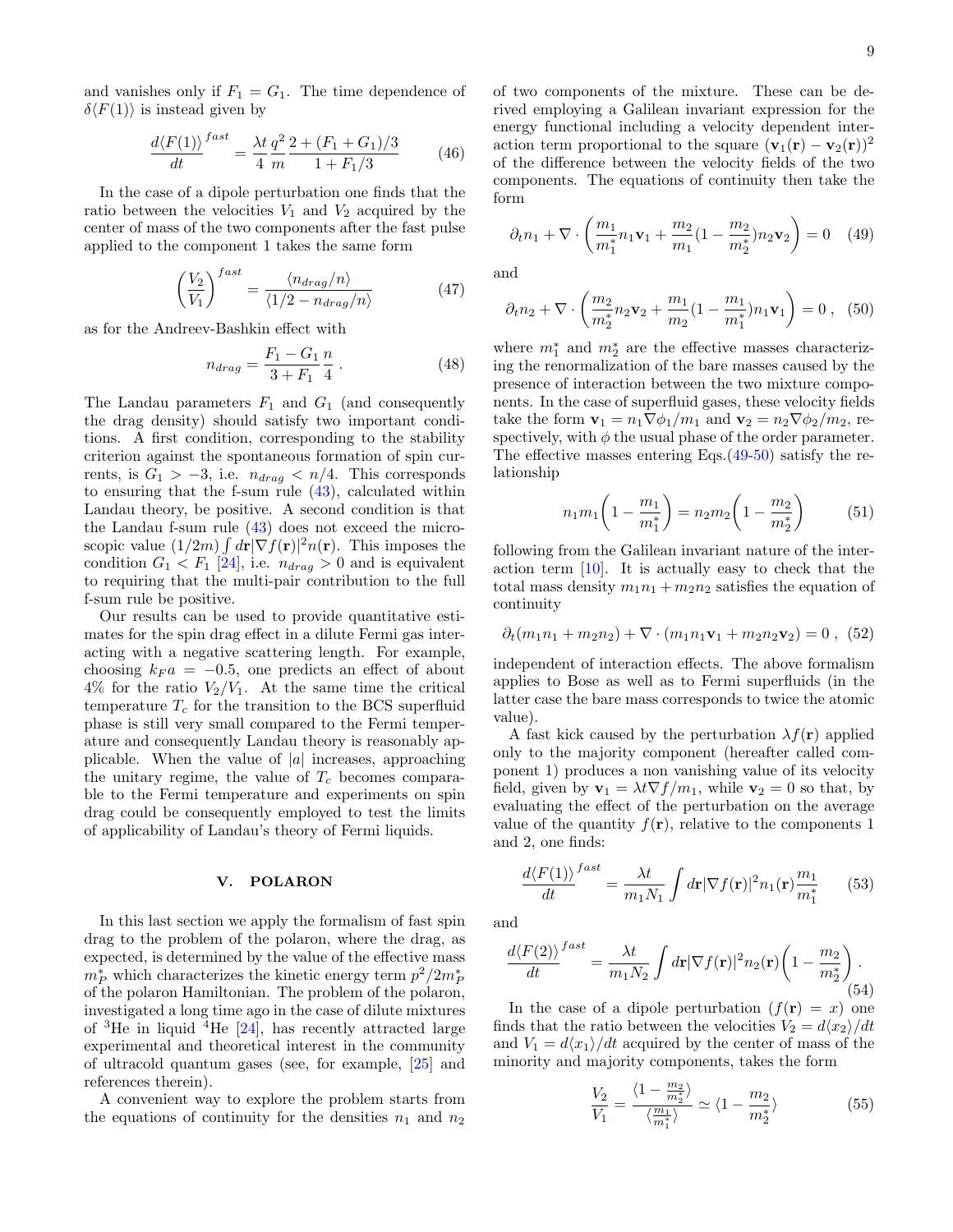where the average, as usual, takes into account the possible inhomogeneity of the medium and, in the last equality, we have set  $m_1^* \simeq m_1$  which follows from Eq. [\(51\)](#page-8-2) in the limit  $n_2 \ll n_1$  corresponding to the case of few impurities.

The above equations provide the sought result for the drag effect in terms of the polaron effective mass  $m_2^*\equiv$  $m_P^*$ , which might hopefully become an efficient tool for its measurement.

#### VI. CONCLUSIONS

In this paper we have discussed the peculiar collisionless spin drag effect associated with a fast perturbation applied to one of the components of the mixture and resulting in the motion of the second one. We have shown that the spin drag effect is directly related to the behavior of the energy weighted sum rule in the density and spin density channels and in particular to the distinction

- <span id="page-9-0"></span>[1] R. A. Duine and H. T. C. Stoof, [Phys. Rev. Lett.](http://dx.doi.org/10.1103/PhysRevLett.103.170401) **103**, [170401 \(2009\).](http://dx.doi.org/10.1103/PhysRevLett.103.170401)
- [2] A. Sommer, M. Ku, G. Roati, and M. W. Zwierlein, Nature 472[, 201–204 \(2011\).](http://dx.doi.org/ 10.1038/nature09989)
- [3] O. Goulko, F. Chevy, and C. Lobo, [Phys. Rev. Lett.](http://dx.doi.org/10.1103/PhysRevLett.111.190402) 111[, 190402 \(2013\).](http://dx.doi.org/10.1103/PhysRevLett.111.190402)
- [4] E. Fava, T. Bienaimé, C. Mordini, G. Colzi, C. Qu, S. Stringari, G. Lamporesi, and G. Ferrari, [Phys. Rev.](http://dx.doi.org/ 10.1103/PhysRevLett.120.170401) Lett. **120**[, 170401 \(2018\).](http://dx.doi.org/ 10.1103/PhysRevLett.120.170401)
- <span id="page-9-1"></span>[5] M. A. Nichols, L. W. Cheuk, M. Okan, T. R. Hartke, E. Mendez, T. Senthil, E. Khatami, H. Zhang, and M. W. Zwierlein, Science 363[, 383–387 \(2019\).](http://dx.doi.org/10.1126/science.aat4387)
- <span id="page-9-2"></span>[6] L. Pitaevskii and S. Stringari, [Bose-Einstein condensa](http://dx.doi.org/10.1093/acprof:oso/9780198758884.001.0001)[tion and superfluidity](http://dx.doi.org/10.1093/acprof:oso/9780198758884.001.0001), International series of monographs on physics (Oxford University Press, Oxford, 2016).
- <span id="page-9-3"></span>[7] G. I. Martone, Y. Li, L. P. Pitaevskii, and S. Stringari, Phys. Rev. A 86[, 063621 \(2012\).](http://dx.doi.org/10.1103/PhysRevA.86.063621)
- <span id="page-9-4"></span>[8] Y. Li, G. I. Martone, and S. Stringari, "Spin-orbitcoupled Bose-Einstein condensate," in [Annual Review of](http://dx.doi.org/10.1142/9789814667746_0005) [Cold Atoms and Molecules](http://dx.doi.org/10.1142/9789814667746_0005) (World scientific, Singapore, 2015) Chap. 5, p. 201–250.
- <span id="page-9-5"></span>[9] A. F. Andreev and E. P. Bashkin, [Sov. Phys.-JETP](http://www.jetp.ac.ru/cgi-bin/dn/e_042_01_0164.pdf) 42, [164–167 \(1976\).](http://www.jetp.ac.ru/cgi-bin/dn/e_042_01_0164.pdf)
- <span id="page-9-6"></span>[10] J. Nespolo, G. E. Astrakharchik, and A. Recati, [New](http://dx.doi.org/10.1088/1367-2630/aa93a0) [Journal of Physics](http://dx.doi.org/10.1088/1367-2630/aa93a0) 19, 125005 (2017).
- <span id="page-9-7"></span>[11] D. Romito, C. Lobo, and A. Recati, [Phys. Rev. Research](http://dx.doi.org/10.1103/PhysRevResearch.3.023196) 3[, 023196 \(2021\).](http://dx.doi.org/10.1103/PhysRevResearch.3.023196)
- <span id="page-9-8"></span>[12] C. H. Aldrich, C. J. Pethick, and D. Pines, [Phys. Rev.](http://dx.doi.org/10.1103/PhysRevLett.37.845) Lett. 37[, 845 \(1976\).](http://dx.doi.org/10.1103/PhysRevLett.37.845)
- <span id="page-9-9"></span>[13] D. V. Fil and S. I. Shevchenko, [Phys. Rev. A](http://dx.doi.org/10.1103/PhysRevA.72.013616) 72, 013616 [\(2005\).](http://dx.doi.org/10.1103/PhysRevA.72.013616)
- <span id="page-9-10"></span>[14] L. Parisi, G. E. Astrakharchik, and S. Giorgini, [Phys.](http://dx.doi.org/10.1103/PhysRevLett.121.025302) Rev. Lett. 121[, 025302 \(2018\).](http://dx.doi.org/10.1103/PhysRevLett.121.025302)
- <span id="page-9-11"></span>[15] J. Linder and A. Sudbø, *Phys. Rev. A* **79**[, 063610 \(2009\).](http://dx.doi.org/10.1103/PhysRevA.79.063610)
- [16] P. P. Hofer, C. Bruder, and V. M. Stojanović, *[Phys. Rev.](http://dx.doi.org/ 10.1103/PhysRevA.86.033627)*

between the high and low energy excitations contributing to the above sum rules. Novel results are derived in the case of coherently coupled Bose-Einstein condensates, superfluid mixtures exhibiting the Andreev-Bashkin effect, normal Fermi fluids and the polaron problem. While in the first case spin drag is directly associated to the presence of the coherent coupling which modifies the f-sum rule in the spin channel, in the other cases fast spin drag is the consequence of beyond mean field effects. We hope that this work will stimulate novel experimental investigations, providing further insight on the transport phenomena exhibited by quantum mixtures. Natural extensions of our approach include quantum mixtures in the presence of periodic optical potentials.

Stimulating discussions with Stefano Giorgini and Alessio Recati are acknowledged. This project has received funding from the European Union's Horizon 2020 research and innovation programme under grant agreement No. 641122 "QUIC", from Provincia Autonoma di Trento, and the  $FIS\hbar$  project of the Istituto Nazionale di Fisica Nucleare. F. C. acknowledges the support from the 80'PRIME-international CNRS programme.

A 86[, 033627 \(2012\).](http://dx.doi.org/ 10.1103/PhysRevA.86.033627)

- <span id="page-9-12"></span>[17] D. Contessi, D. Romito, M. Rizzi, and A. Recati, [Phys.](http://dx.doi.org/ 10.1103/PhysRevResearch.3.L022017) Rev. Research 3[, L022017 \(2021\).](http://dx.doi.org/ 10.1103/PhysRevResearch.3.L022017)
- <span id="page-9-13"></span>[18] L. Amico, M. Boshier, G. Birkl, A. Minguzzi, C. Miniatura, L. C. Kwek, D. Aghamalyan, V. Ahufinger, N. Andrei, A. S. Arnold, M. Baker, T. A. Bell, T. Bland, J. P. Brantut, D. Cassettari, F. Chevy, R. Citro, S. D. Palo, R. Dumke, M. Edwards, R. Folman, J. Fortagh, S. A. Gardiner, B. M. Garraway, G. Gauthier, A. Günther, T. Haug, C. Hufnagel, M. Keil, W. von Klitzing, P. Ireland, M. Lebrat, W. Li, L. Longchambon, J. Mompart, O. Morsch, P. Naldesi, T. W. Neely, M. Olshanii, E. Orignac, S. Pandey, A. Pérez-Obiol, H. Perrin, L. Piroli, J. Polo, A. L. Pritchard, N. P. Proukakis, C. Rylands, H. Rubinsztein-Dunlop, F. Scazza, S. Stringari, F. Tosto, A. Trombettoni, N. Victorin, D. Wilkowski, K. Xhani, and A. Yakimenko, "Roadmap on atomtronics," (2020), [arXiv:2008.04439.](http://arxiv.org/abs/2008.04439)
- <span id="page-9-14"></span>[19] D. Pines and P. Nozières, [Theory of Quantum Liquids:](http://dx.doi.org/10.4324/9780429492662) [Normal Fermi Liquids](http://dx.doi.org/10.4324/9780429492662) (Benjamin, New York, 1966).
- <span id="page-9-15"></span>[20] F. Dalfovo and S. Stringari, [Phys. Rev. Lett.](http://dx.doi.org/10.1103/PhysRevLett.63.532) **63**, 532 [\(1989\).](http://dx.doi.org/10.1103/PhysRevLett.63.532)
- <span id="page-9-16"></span>[21] G. Baym and C. Pethick, [Landau Fermi-liquid theory:](http://dx.doi.org/10.1002/9783527617159) [Concepts and Applications](http://dx.doi.org/10.1002/9783527617159) (Wiley, New York, 1991).
- <span id="page-9-17"></span>[22] S. Trotzky, S. Beattie, C. Luciuk, S. Smale, A. B. Bardon, T. Enss, E. Taylor, S. Zhang, and J. H. Thywissen, [Phys.](http://dx.doi.org/10.1103/PhysRevLett.114.015301) Rev. Lett. 114[, 015301 \(2015\).](http://dx.doi.org/10.1103/PhysRevLett.114.015301)
- <span id="page-9-18"></span>[23] A. Recati and S. Stringari, [Phys. Rev. Lett.](http://dx.doi.org/10.1103/PhysRevLett.106.080402) 106, 080402 [\(2011\).](http://dx.doi.org/10.1103/PhysRevLett.106.080402)
- <span id="page-9-19"></span>[24] G. Baym and C. Pethick, "Landau Fermi liquid theory and the low temperature properties of normal liquid  ${}^{3}$ He," in [The Physics of Liquid and Solid Helium, Part](https://doi.org/10.1002/bbpc.19790830624) [II](https://doi.org/10.1002/bbpc.19790830624), edited by K. Bennemann and J. Ketterson (Wiley, New York, 1978).
- <span id="page-9-20"></span>[25] Z. Z. Yan, Y. Ni, C. Robens, and M. W. Zwierlein,